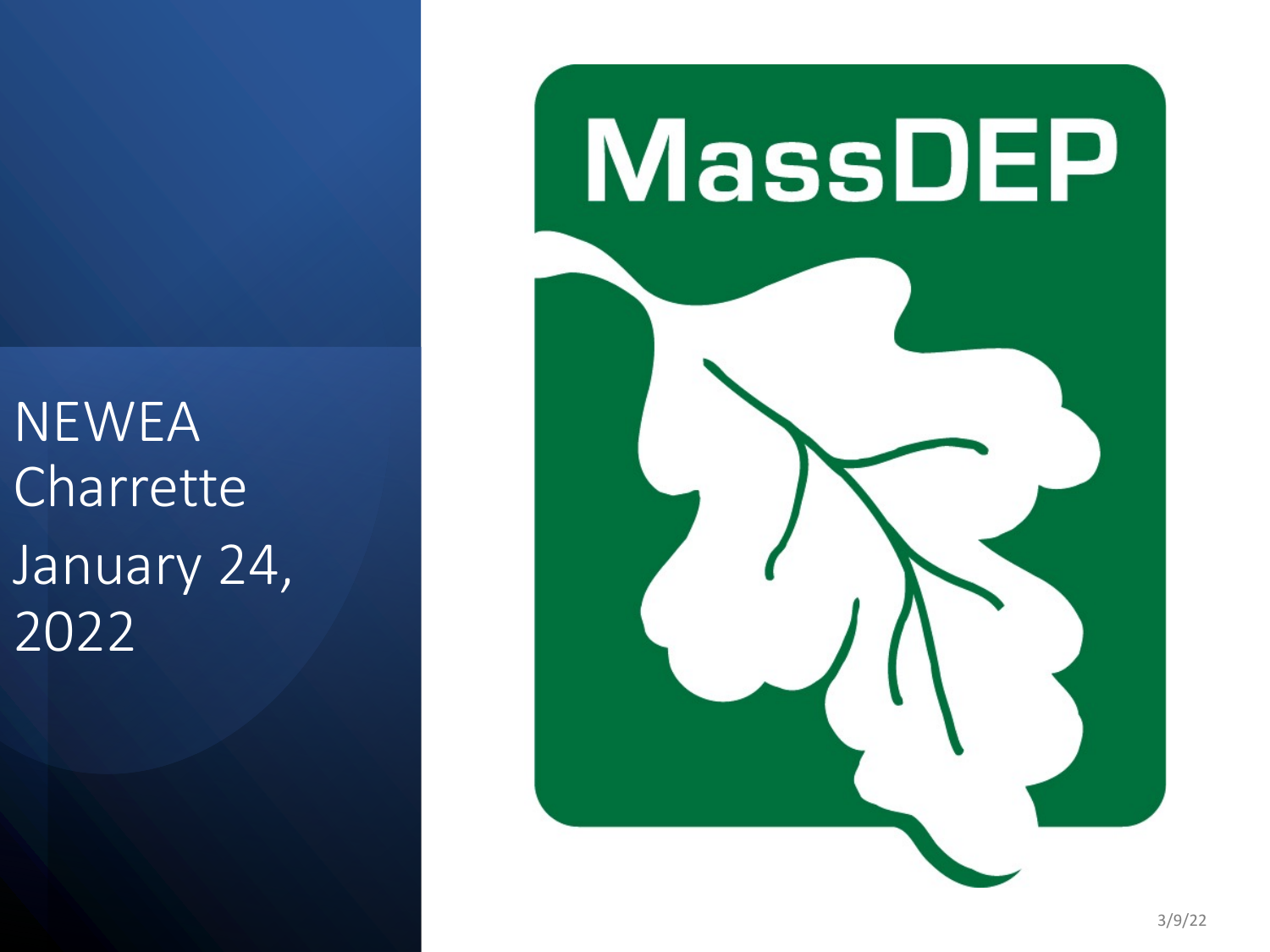

# DEP **Staff**

Gary Moran, Deputy Commissioner

Kathleen Baskin, Assistant Commissioner Bureau of Water Resources (BWR)

Lealdon Langley, Director Division of Watershed Management

Marybeth Chubb, Wastewater Section Chief

Millie Garcia-Serrano, Regional Director Southeast Regional Office (SERO)

Gerard Martin, Deputy Regional Director (BWR) (SERO)

Andrew Osei, Wastewater Engineer

Ian Jarvis, Wastewater Engineer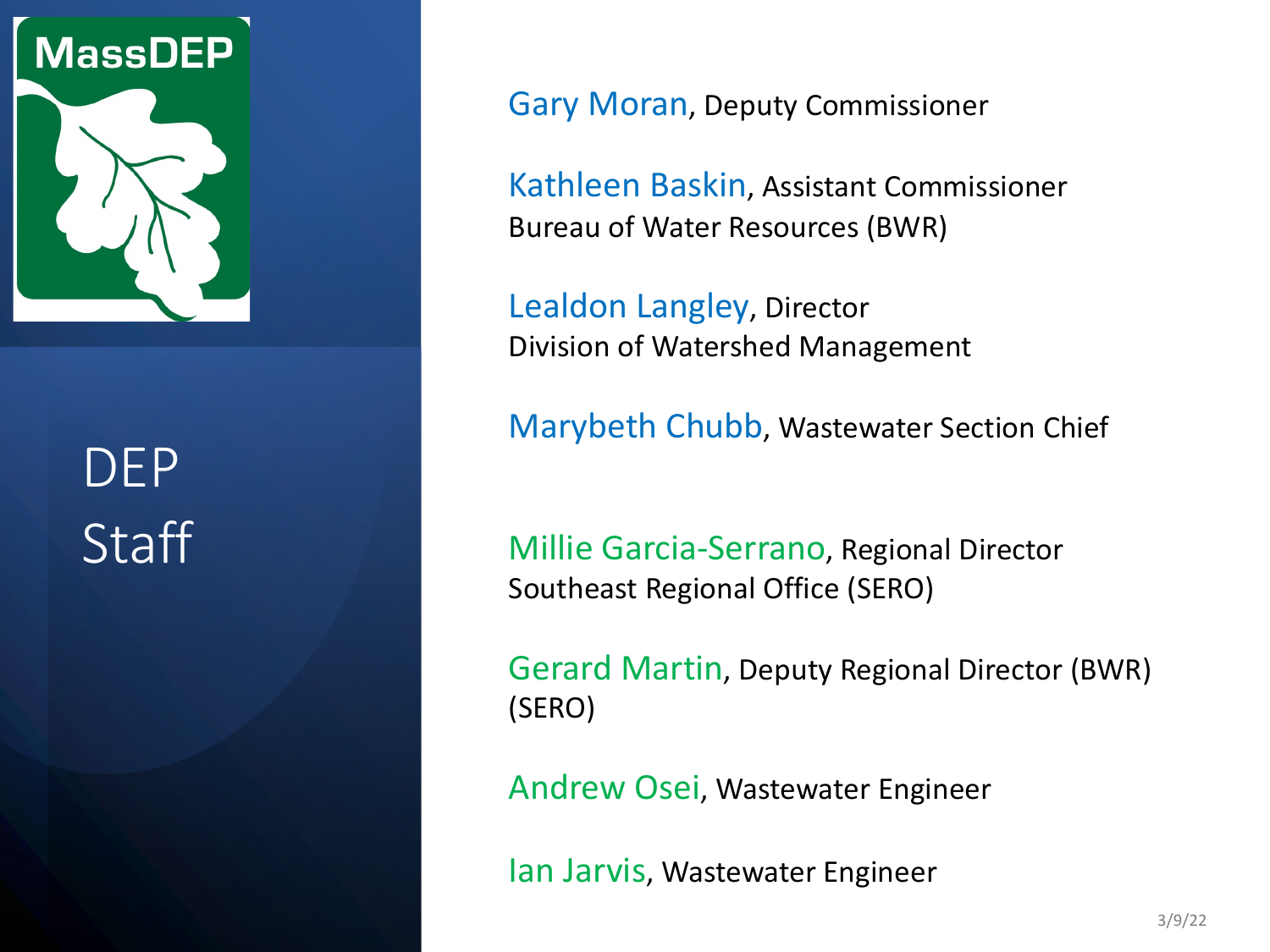

Protect/enhance quality and value of Commonwealth's water resources:

- Establish surface water quality standards and administer a surface water discharge permitting program to control water pollution by regulating point sources that discharge pollutants to surface waters.
- Regulate discharges to groundwater to ensure they are protected as a source of potable water, and surface waters are protected for their existing and designated uses.
- In partnership with BOHs, regulate proper siting, construction, upgrade, and maintenance of on-site sewage disposal systems, including review/approval Alternative (IA) technologies.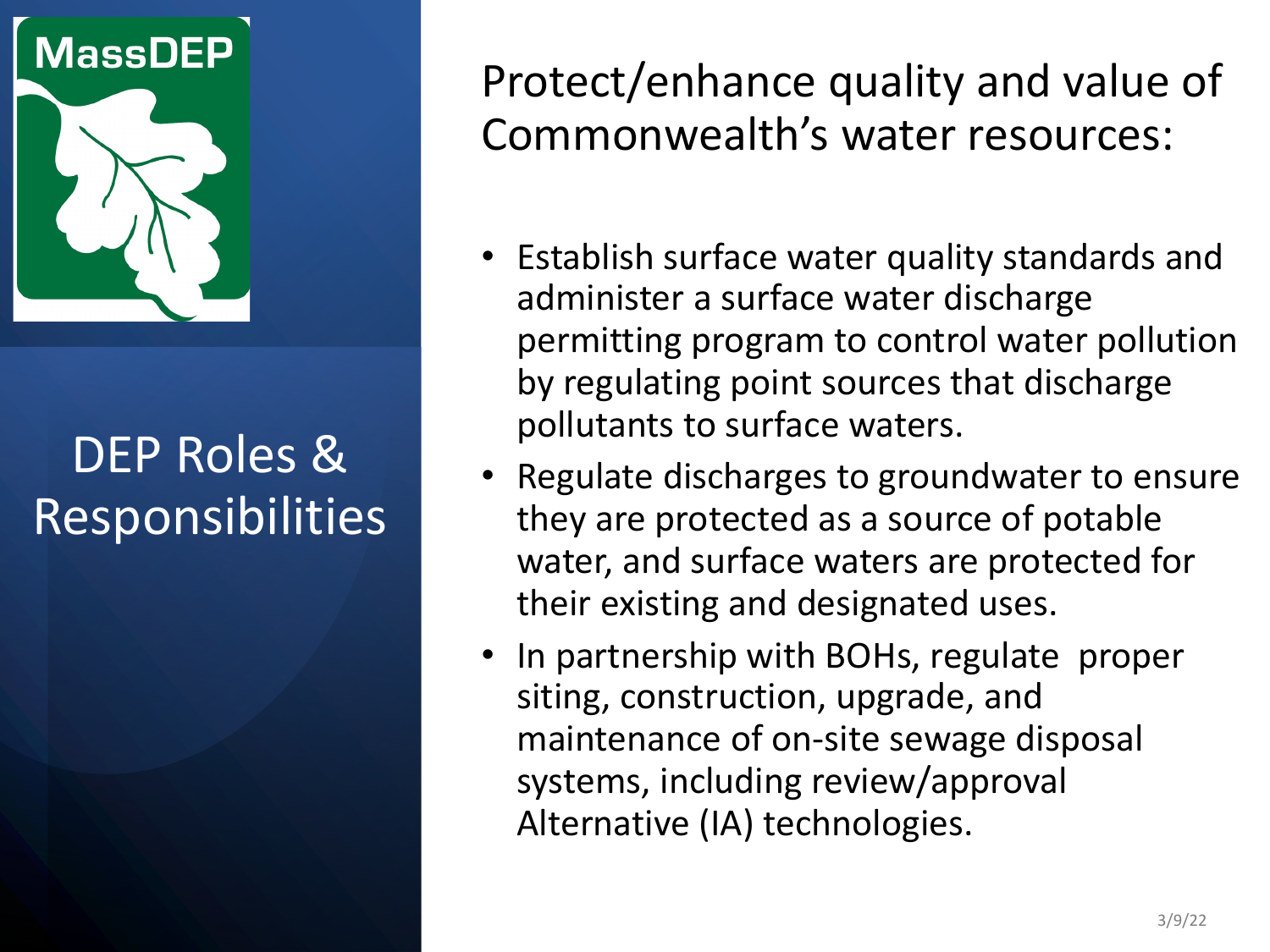

Oversee Evaluation/Approval of I/A Septic Technology to:

- Provide an orderly system to facilitate review of proposed alternative systems
- Encourage development of alternative systems with performance superior to conventional systems
- Ensure that alternative systems are approved with appropriate conditions to protect public health, safety, welfare and the environment and the homeowner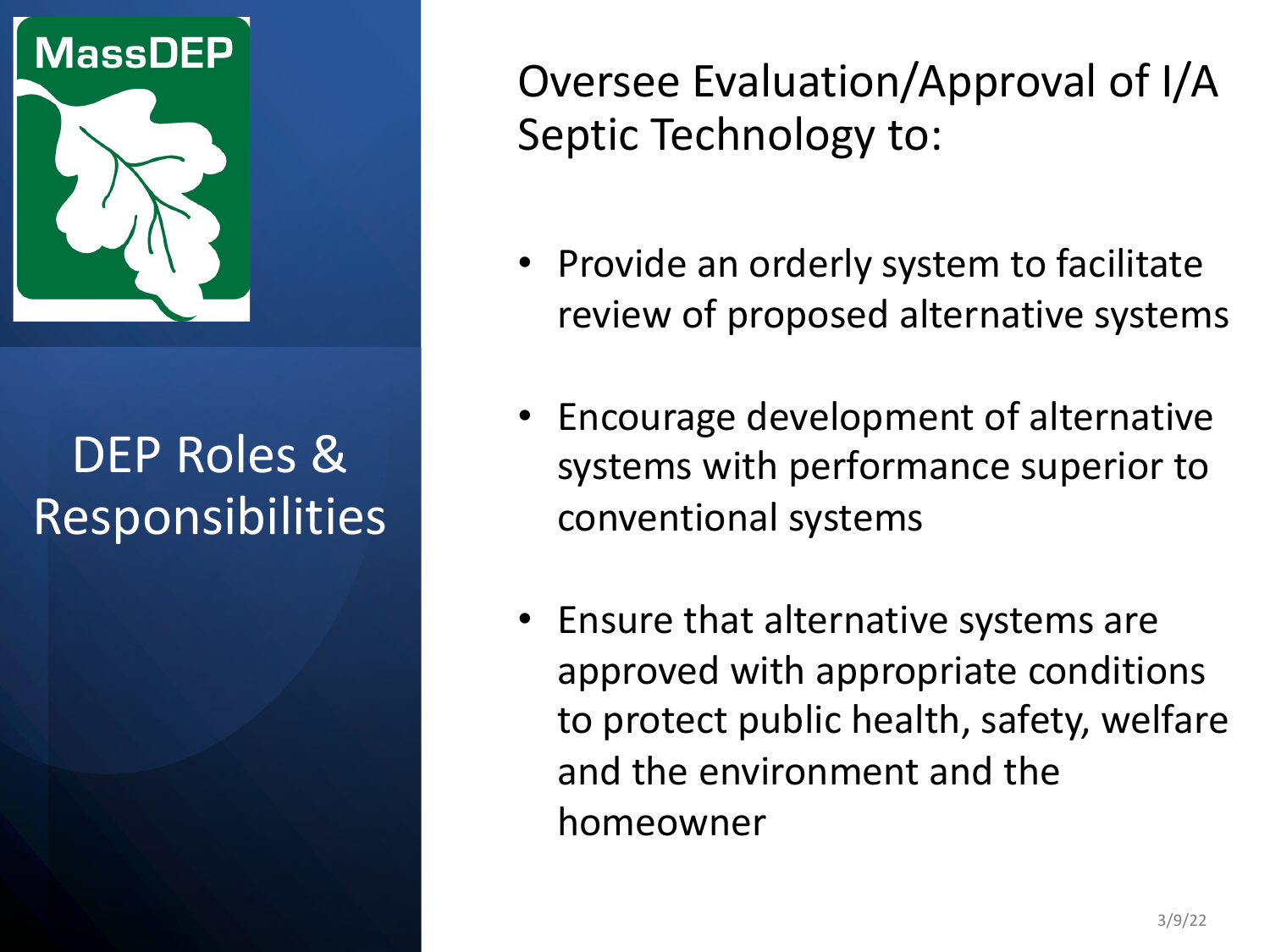

Support Efforts to Address Cape Water Quality Challenges:

- Provide technical assistance with wastewater planning efforts
- Review and approve CWMPs, TWMPs
- Technical Assistance and Permit Review for wastewater projects
- Facilitate Regional Collaboration
- Financial Assistance through SRF, Grants
- Development and Issuance of Watershed Permits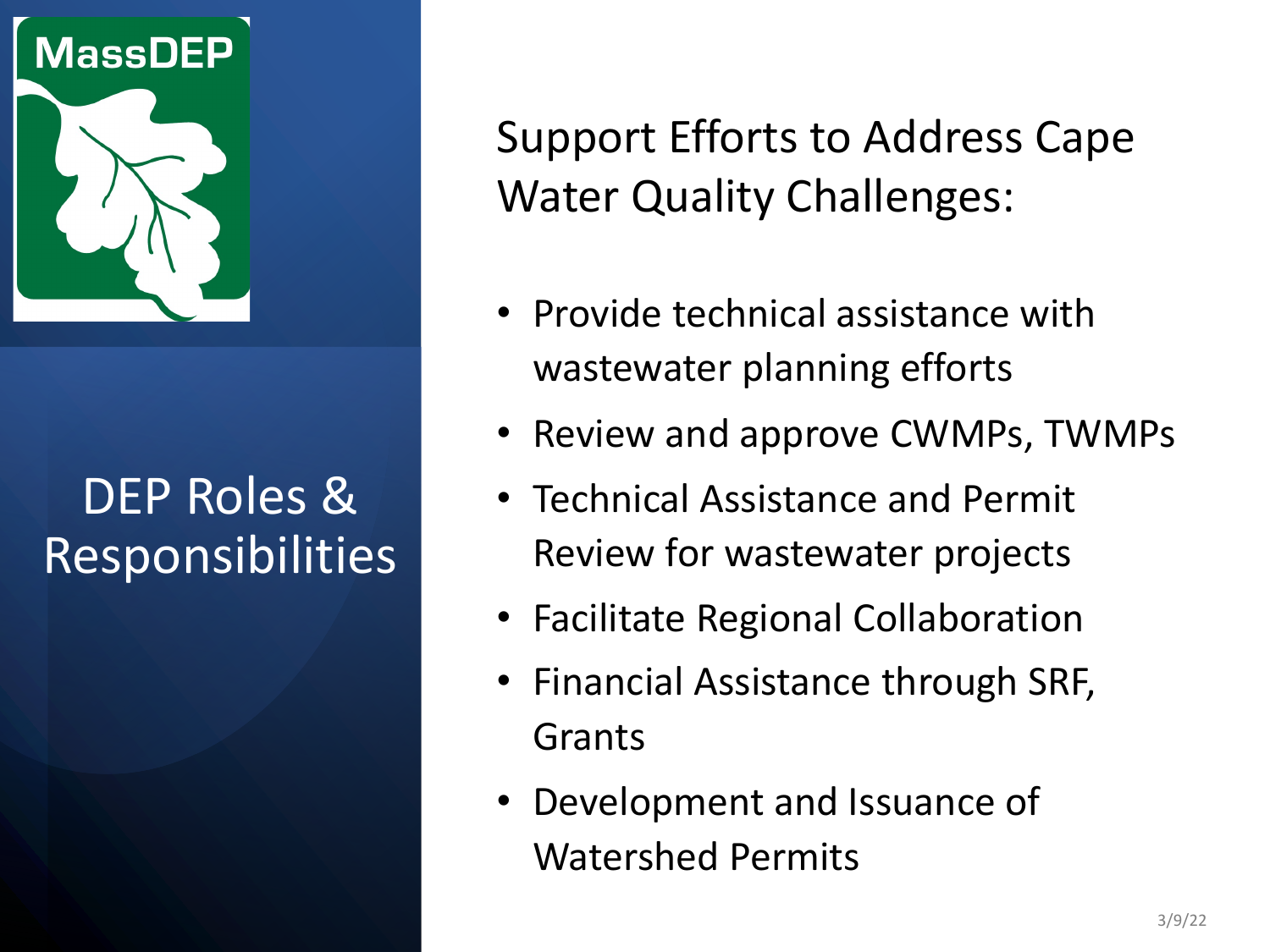

Regulatory revision and development

- Revise Title 5 to expand the definition of the Nitrogen Sensitive Areas (NSA)
- Development of Watershed Permit Regulations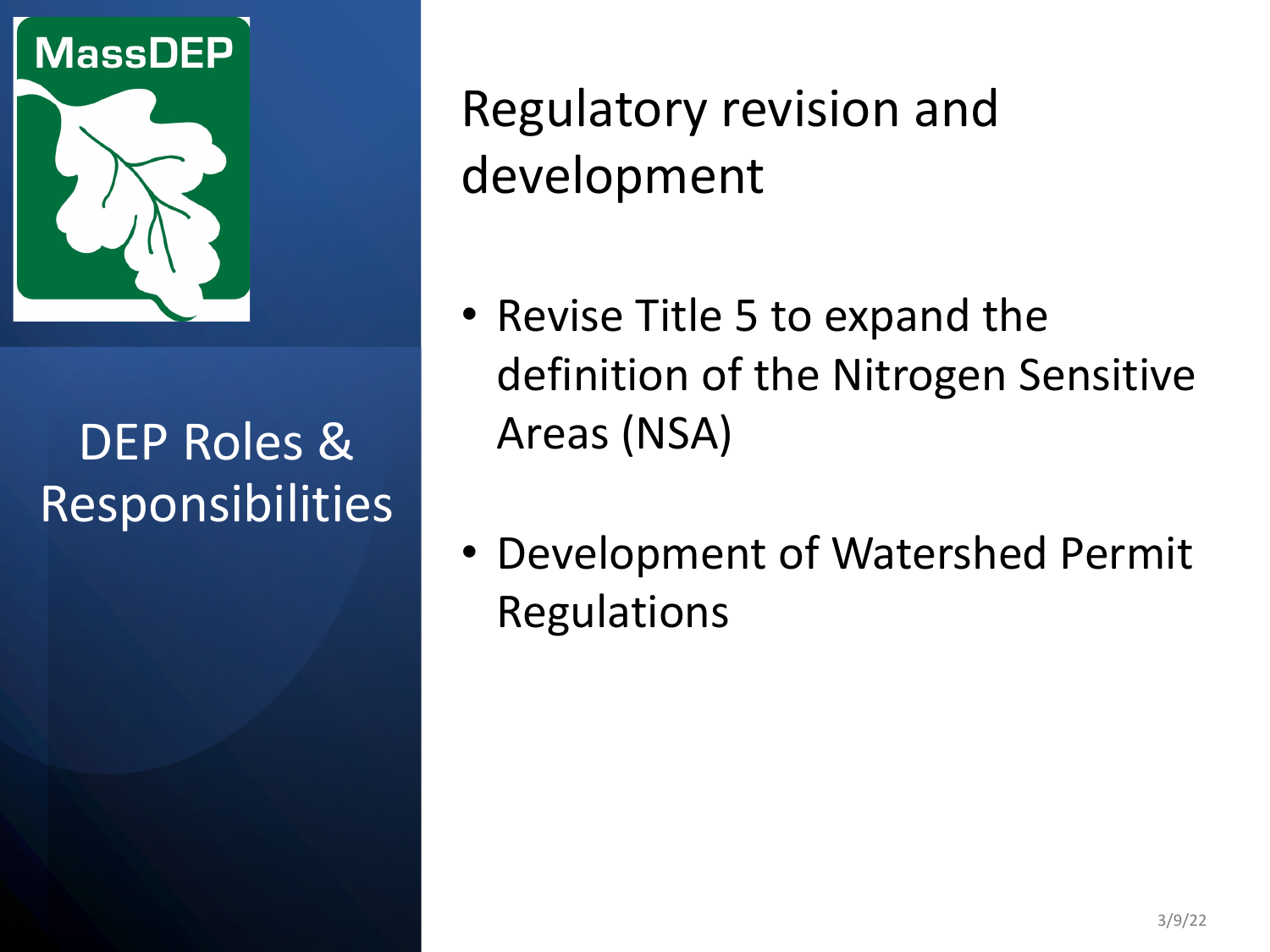#### WATERSHED PERMIT

Schedule, Adaptive Management, Contingency Plan Specifies the monitoring, inspection and O&M requirements

20 years with 5-year reviews

**M U N I C I P A L**

**E N T I T Y**

Incorporates requirements of approvals/permits for:

> IA Approvals Groundwater Discharge facilities NPDES facilities

Specifies requirements fo traditional treatments like:

Permeable Reactive Bar Oysters aquaculture Wetlands restoration for attenuation Fertilizer reductions

This Photo by Unknown Author is licensed under CC BY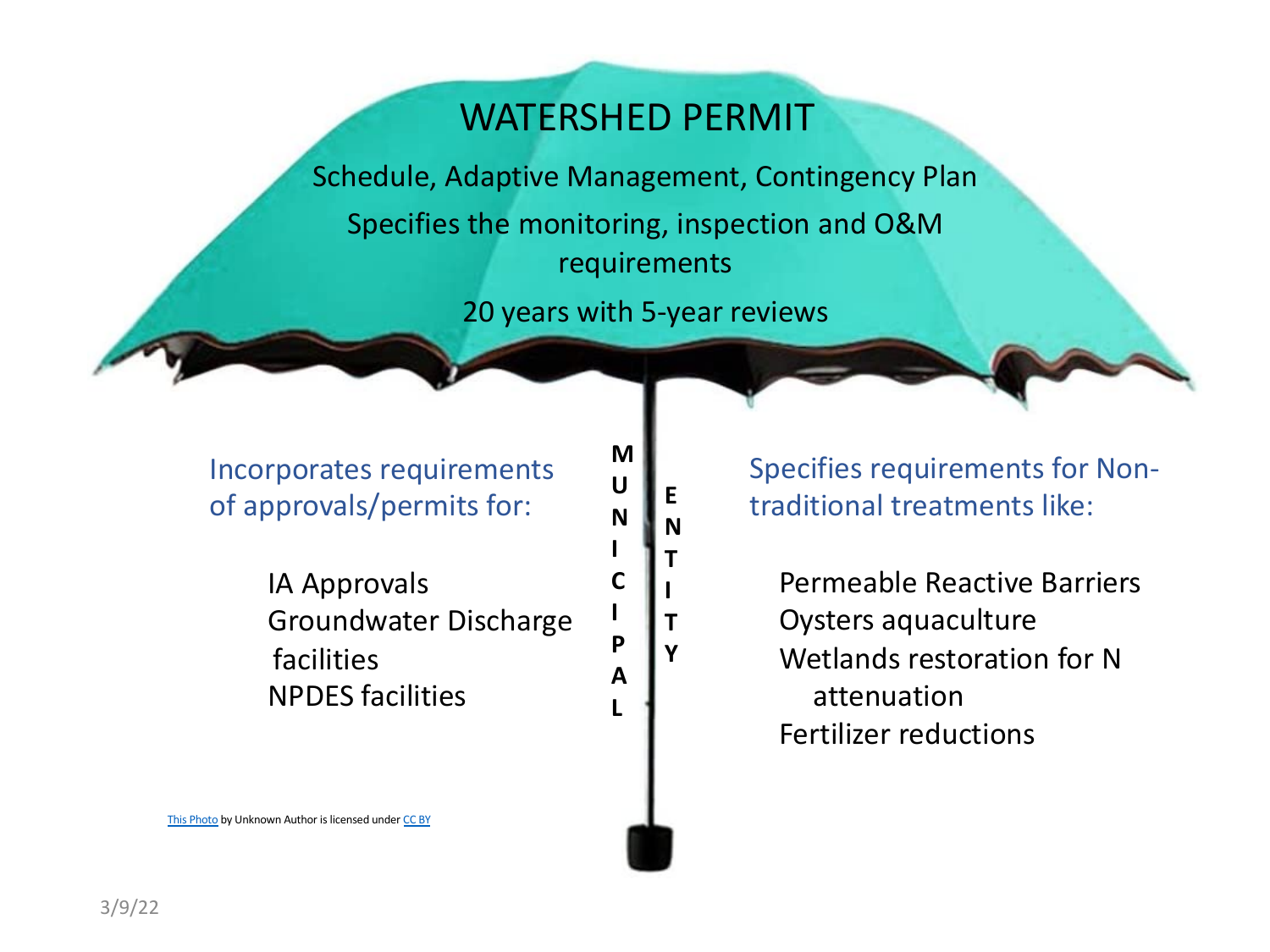

### DEP Perspective

Responsible Management Entity

- Town, consortium of Towns, County, District or designee
- Administers the monitoring, inspection and O&M required by MassDEP

• Administers additional, more stringent requirements of town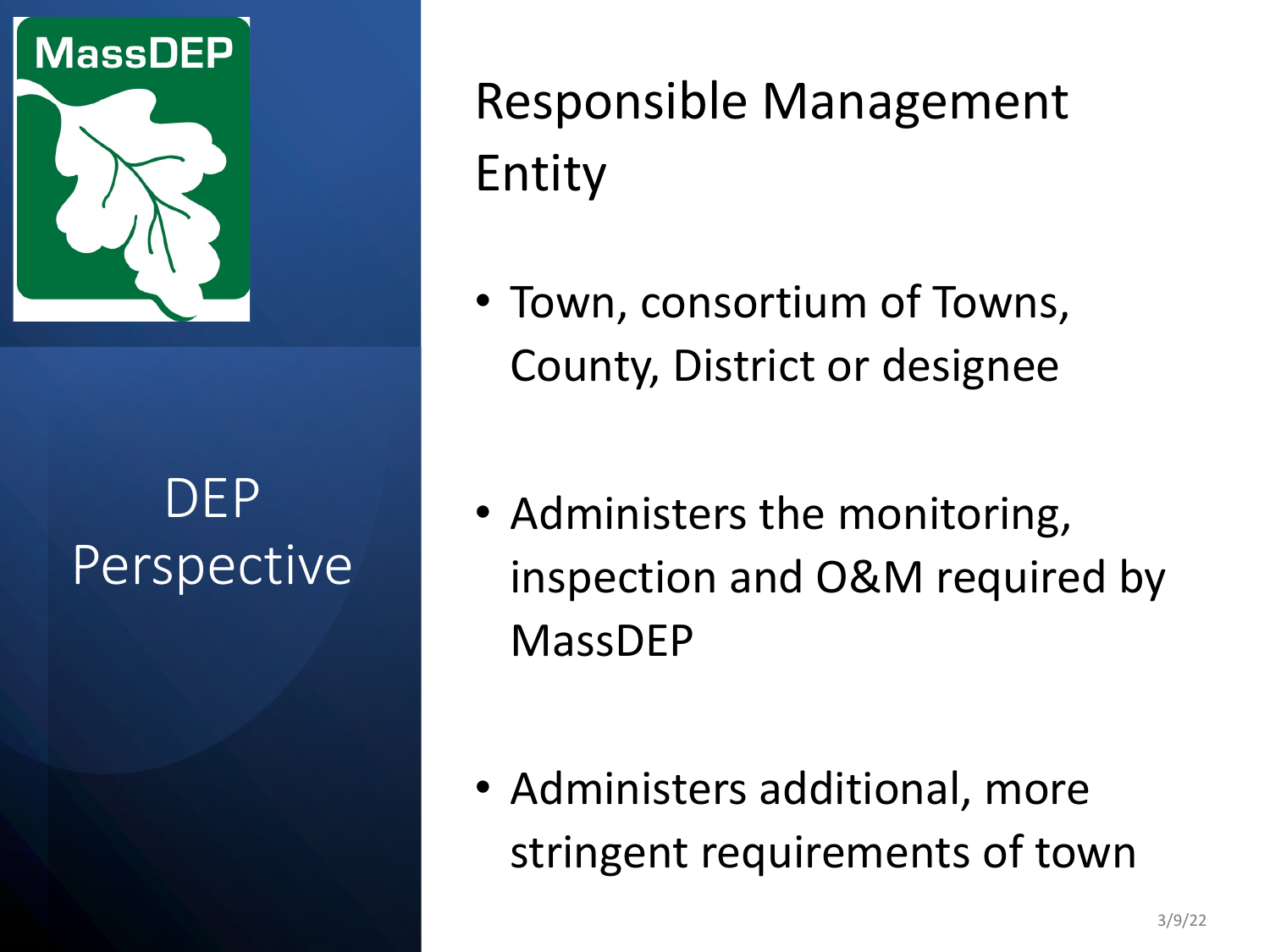

#### DEP Perspective

Possible RME Functions:

Administer O&M contracts Hire operators Formulate budgets Maintain data collection or contract data collection Compile data and submit reports Maintain compliance with all applicable approvals Implement adaptive management plans Secure and manage financing mechanisms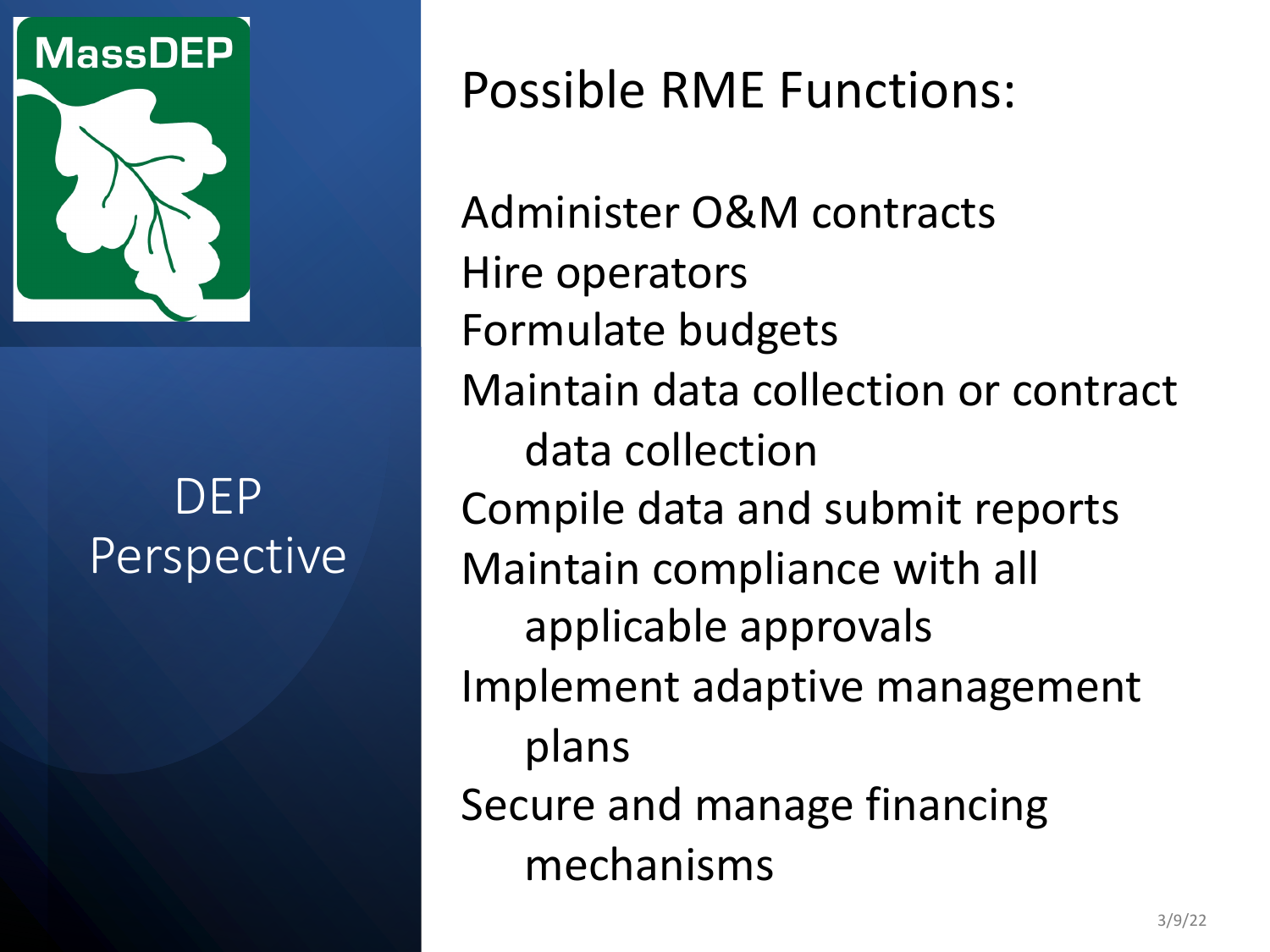

## DEP Perspective

#### RME:

The format, administration and financing of RMEs would be determined by the towns or regional government entity

MassDEP believes a RME is an effective way to ensure proper operation of enhanced IA systems and to manage the various systems under a Watershed Permit